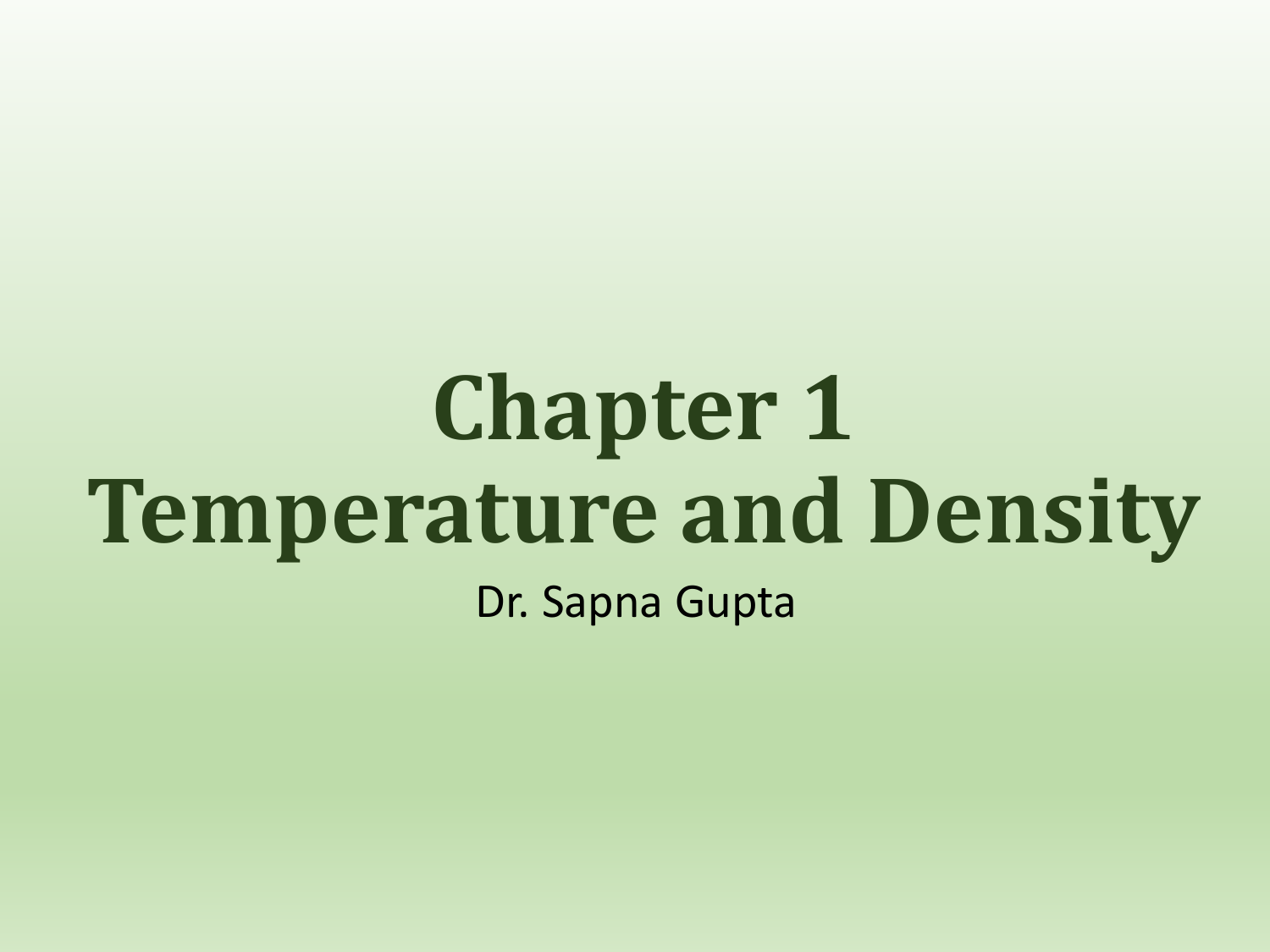### **Temperature Scale**

This is a measure of hotness. Heat will flow from higher temperature to lower temperatures.

#### **Units:**

Celsius, °C Fahrenheit, °F Kelvin, K

#### **Temperature Unit Conversions:**   $^{\circ}$ C = ( $^{\circ}$ F-32) x 5/9  $\mathrm{^{\circ}F} = 9/5 \times \mathrm{^{\circ}C} + 32$  $K = {}^{0}C + 273$

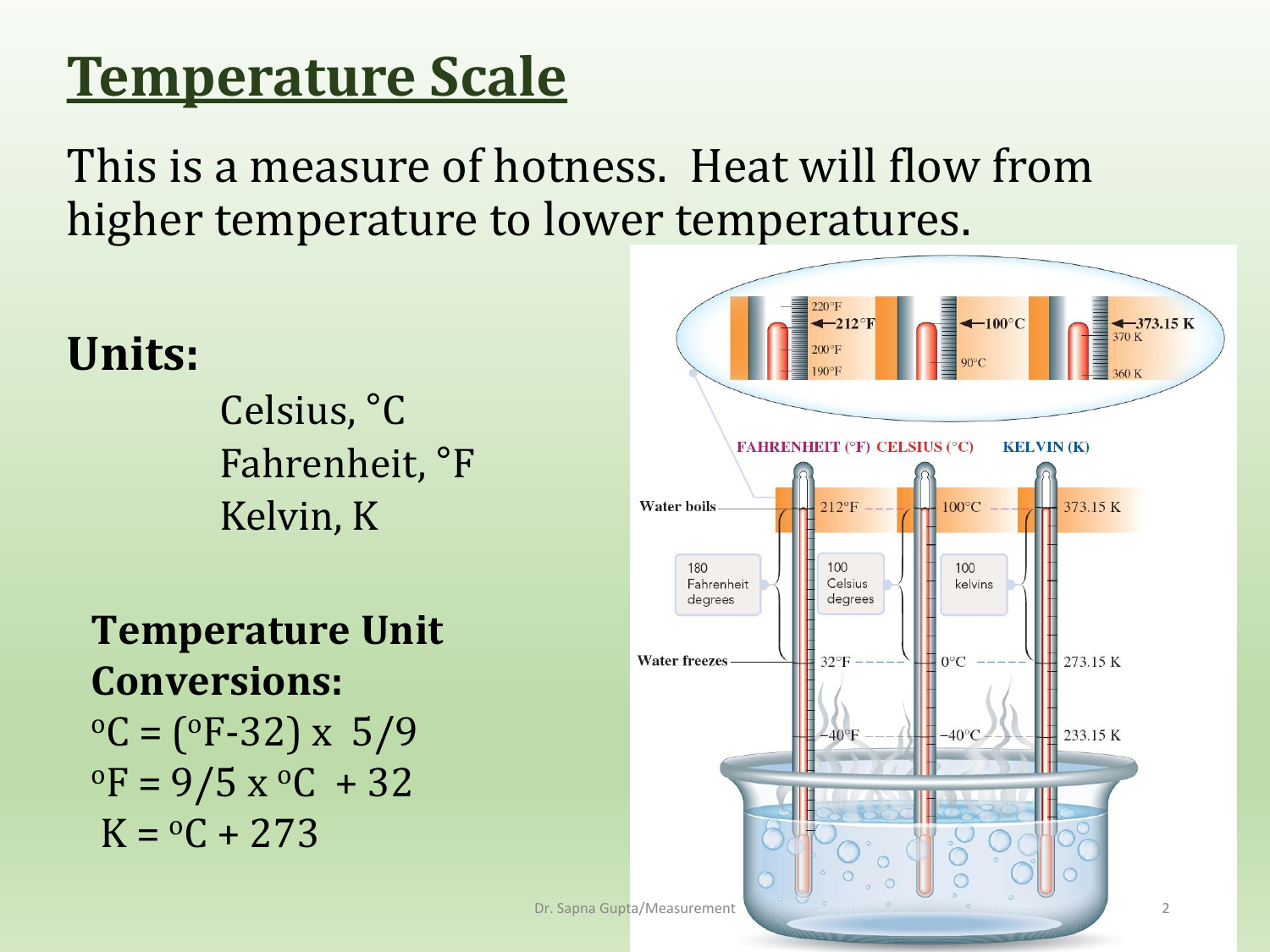#### Solved Problem:

In winter, the average low temperature in interior Alaska is -30.°F (two significant figures). What is this temperature in degrees Celsius and in kelvins?

$$
t_{c} = (t_{F} - 32^{\circ}F) \frac{5^{\circ}C}{9^{\circ}F}
$$
\n
$$
t_{c} = (-30.^{\circ}F - 32^{\circ}F) \frac{5^{\circ}C}{9^{\circ}F}
$$
\n
$$
t_{c} = (-62^{\circ}F) \frac{5^{\circ}C}{9^{\circ}F}
$$
\n
$$
t_{c} = -34.44444444^{\circ}C
$$
\n
$$
t_{c} = -34^{\circ}C
$$
\n
$$
t_{c} = -34^{\circ}C
$$
\n
$$
t_{c} = -34^{\circ}C
$$
\n
$$
t_{c} = 34^{\circ}C
$$
\n
$$
t_{c} = 34^{\circ}C
$$
\n
$$
t_{c} = 34^{\circ}C
$$
\n
$$
t_{c} = 34^{\circ}C
$$
\n
$$
t_{c} = 34^{\circ}C
$$
\n
$$
t_{c} = 34^{\circ}C
$$
\n
$$
t_{c} = 34^{\circ}C
$$
\n
$$
t_{c} = 34^{\circ}C
$$
\n
$$
t_{c} = 34^{\circ}C
$$
\n
$$
t_{c} = 34^{\circ}C
$$
\n
$$
t_{c} = 34^{\circ}C
$$
\n
$$
t_{c} = 34^{\circ}C
$$
\n
$$
t_{c} = 34^{\circ}C
$$
\n
$$
t_{c} = 34^{\circ}C
$$
\n
$$
t_{c} = 34^{\circ}C
$$
\n
$$
t_{c} = 34^{\circ}C
$$
\n
$$
t_{c} = 34^{\circ}C
$$
\n
$$
t_{c} = 34^{\circ}C
$$
\n
$$
t_{c} = 34^{\circ}C
$$
\n
$$
t_{c} = 34^{\circ}C
$$
\n
$$
t_{c} = 34^{\circ}C
$$
\n
$$
t_{c} = 34^{\circ}C
$$
\n
$$
t_{c} = 34^{\circ}C
$$
\n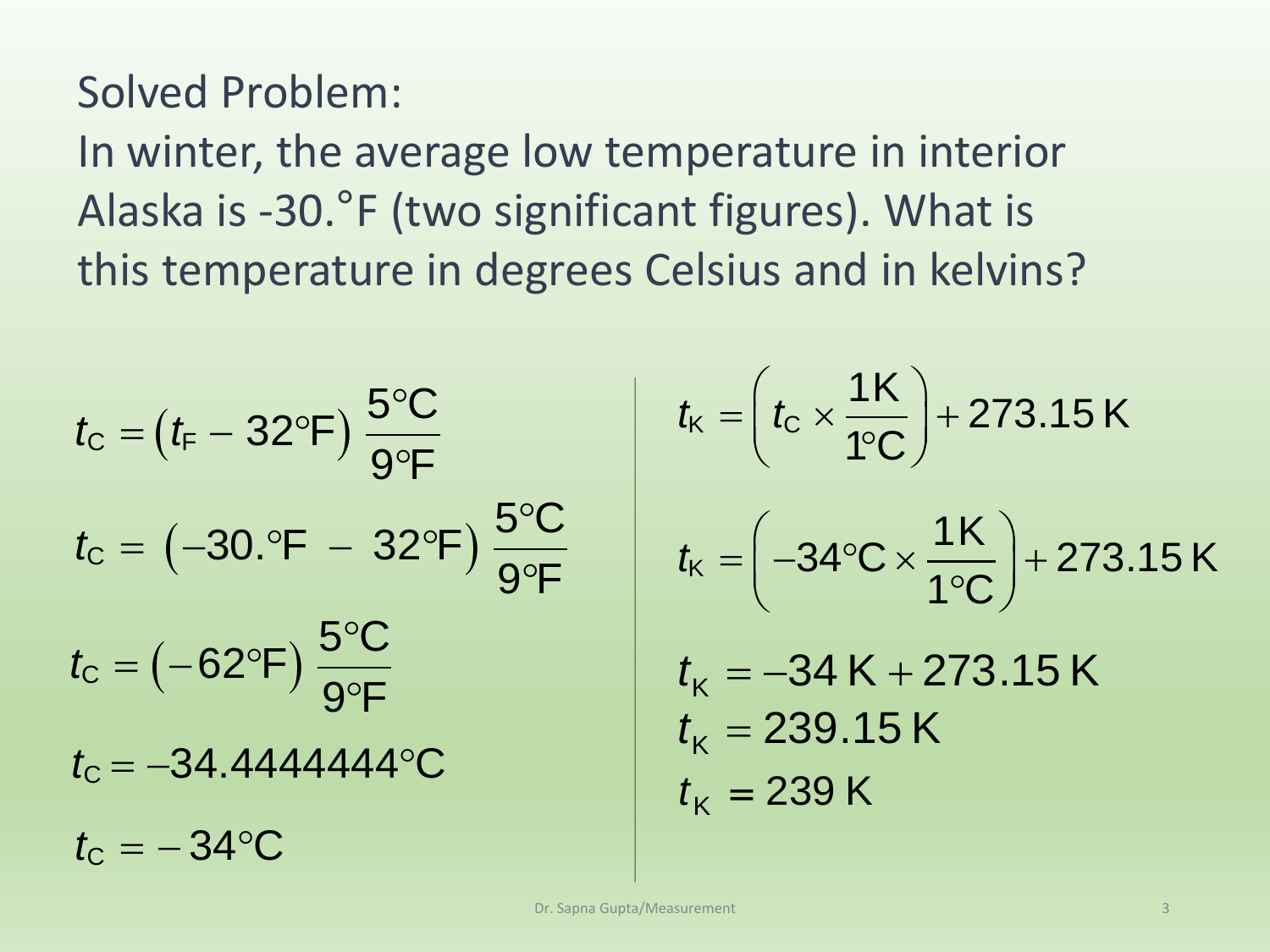### **Derived Units**

• These are a combination of the same unit  $(m^2)$ or two different units (m/s).

| Quantity            | <b>Definition of Quantity</b>          | <b>SI Unit</b>    |
|---------------------|----------------------------------------|-------------------|
| Area                | length $\times$ length                 | m <sup>2</sup>    |
| Volume              | length $\times$ length $\times$ length | m <sup>3</sup>    |
| <b>Density</b>      | mass per unit volume                   | kg/m <sup>3</sup> |
| Speed               | distance per unit time                 | m/s               |
| <b>Acceleration</b> | change in speed per unit time          | m/s <sup>2</sup>  |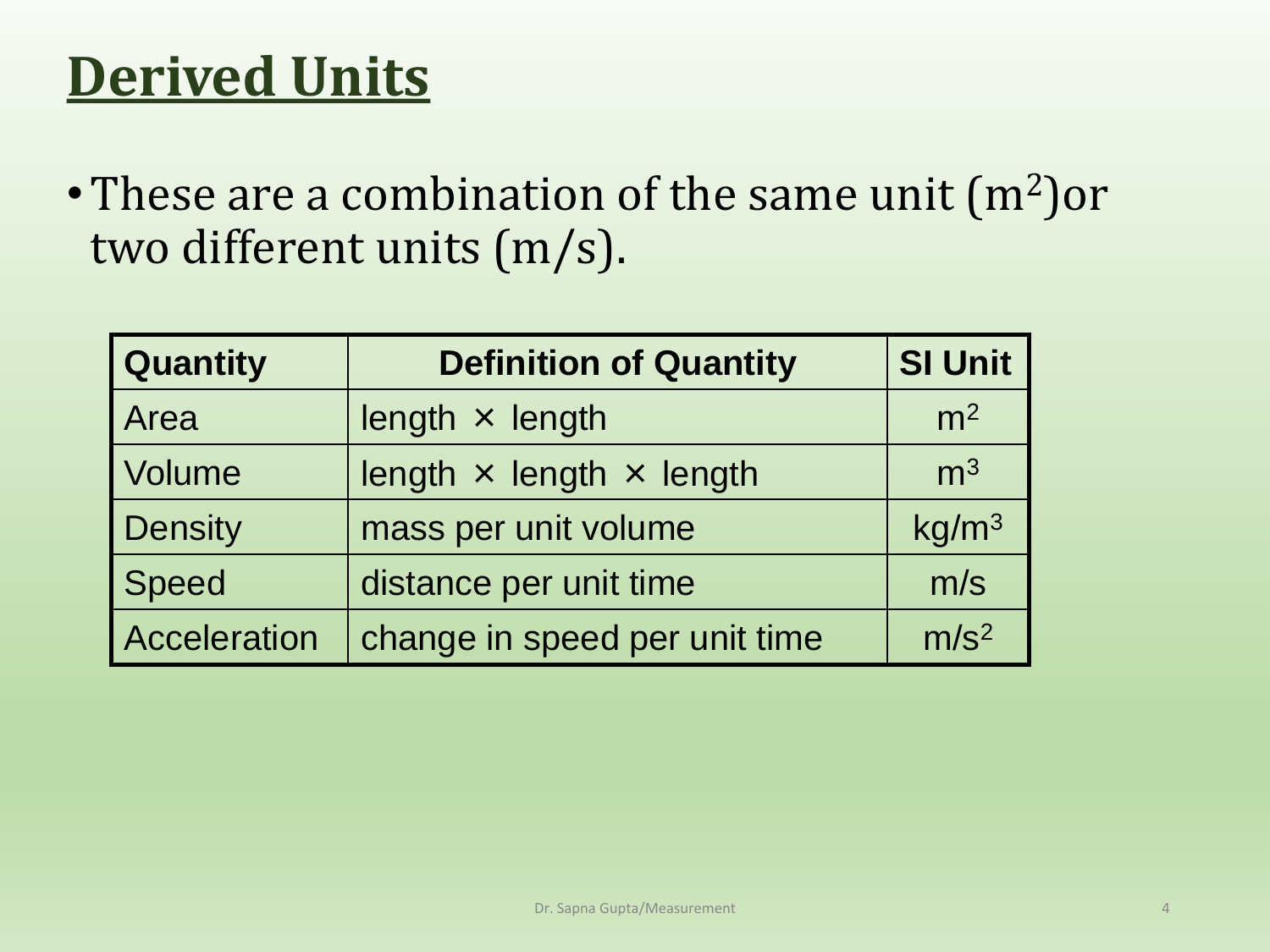### **Density**

- •Mass per unit volume
- Units:  $g/cm<sup>3</sup>$  (solids),  $g/mL$  (liquids and gases) Solved Problem:

Oil of wintergreen is a colorless liquid used as a flavoring. A 28.1-g sample of oil of wintergreen has a volume of 23.7 mL. What is the density of oil of wintergreen?

*V m d*  $V = 23.7 \text{ mL}$ 28.1g *m* 23.7 mL 28.1g *d* mL g *d* 1.18565491 mL g  $d = 1.19$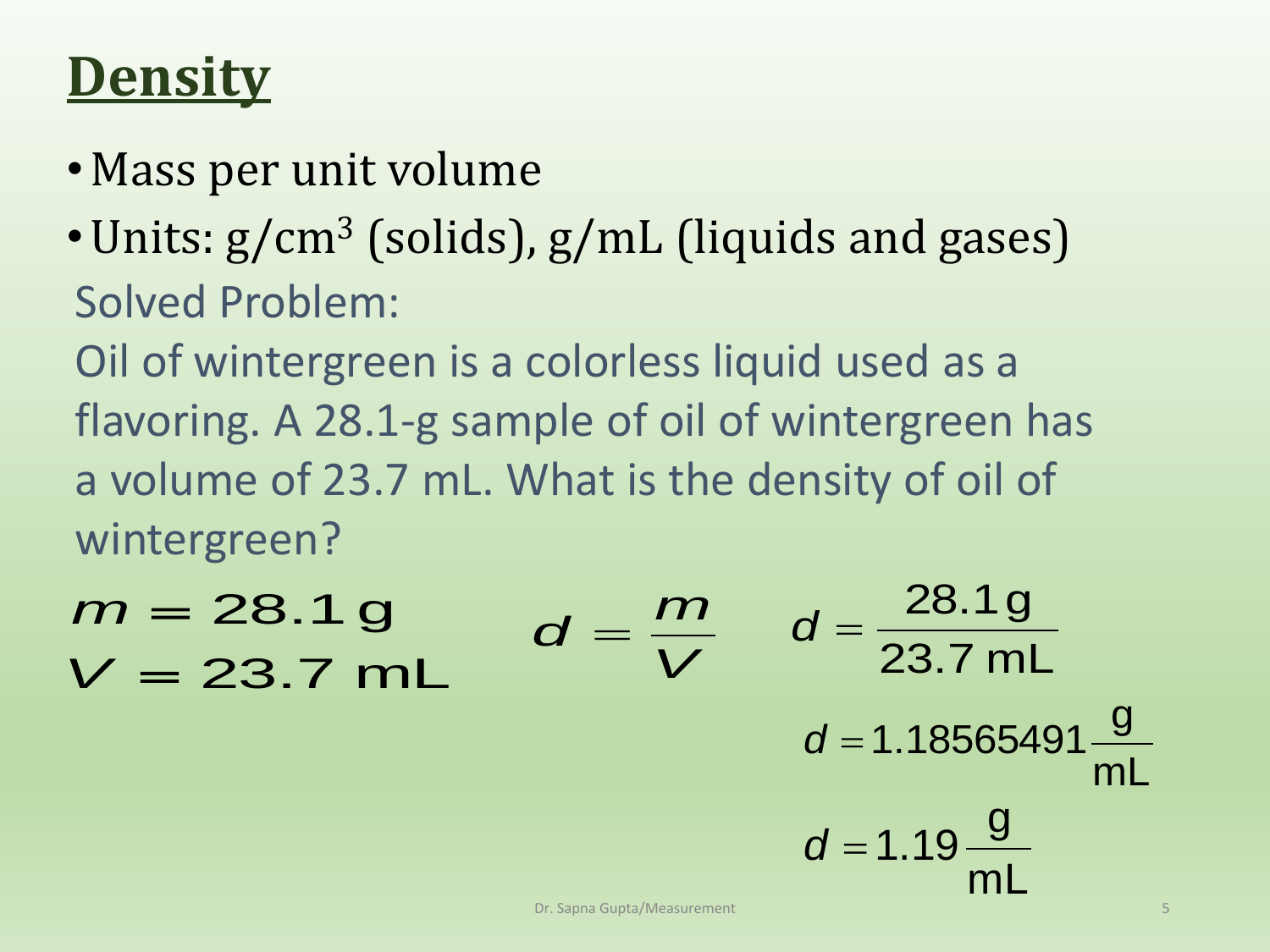Solved Problem:

A sample of gasoline has a density of 0.718 g/mL. What is the volume of 454 g of gasoline?

mL g  $d = 0.718$  $m = 454$  g mL g 0.718 454 g  $V =$ *V* =  $\frac{454}{0.718}$ <br> *V* = 632.311<br> *V* = 632 mL *m V V m d*

 $V = 632.311978$  mL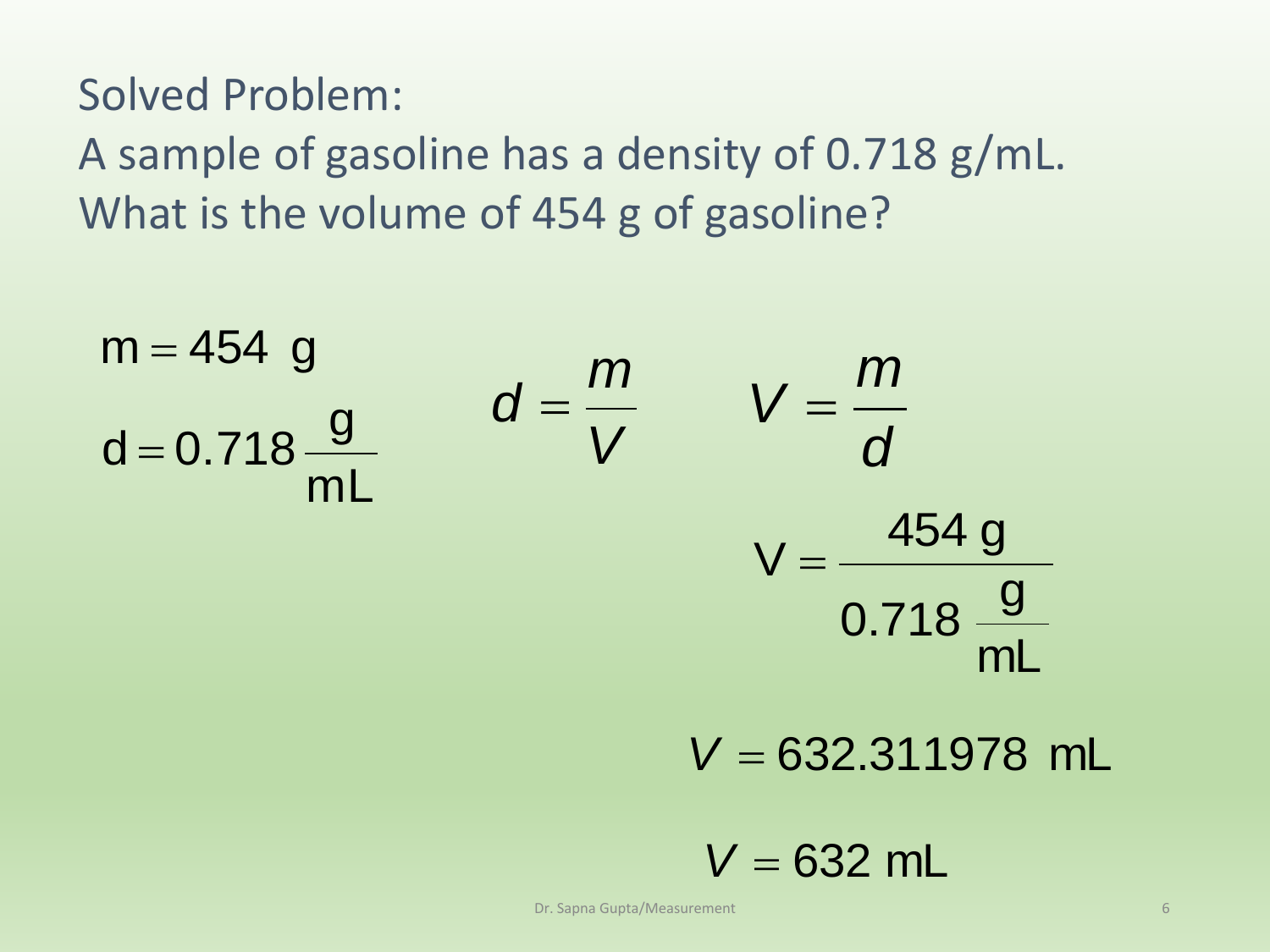## **Dimensional Analysis**

- •A systematic way of calculating by using units during calculations.
- Start with what you know and then sequentially use conversion factors to get the right answer.
- Tips for Problem Solving
	- Read carefully; find information given and what is asked for
	- Find appropriate equations, constants, conversion factors
	- Check for sign, units and significant figures
	- Check for reasonable answer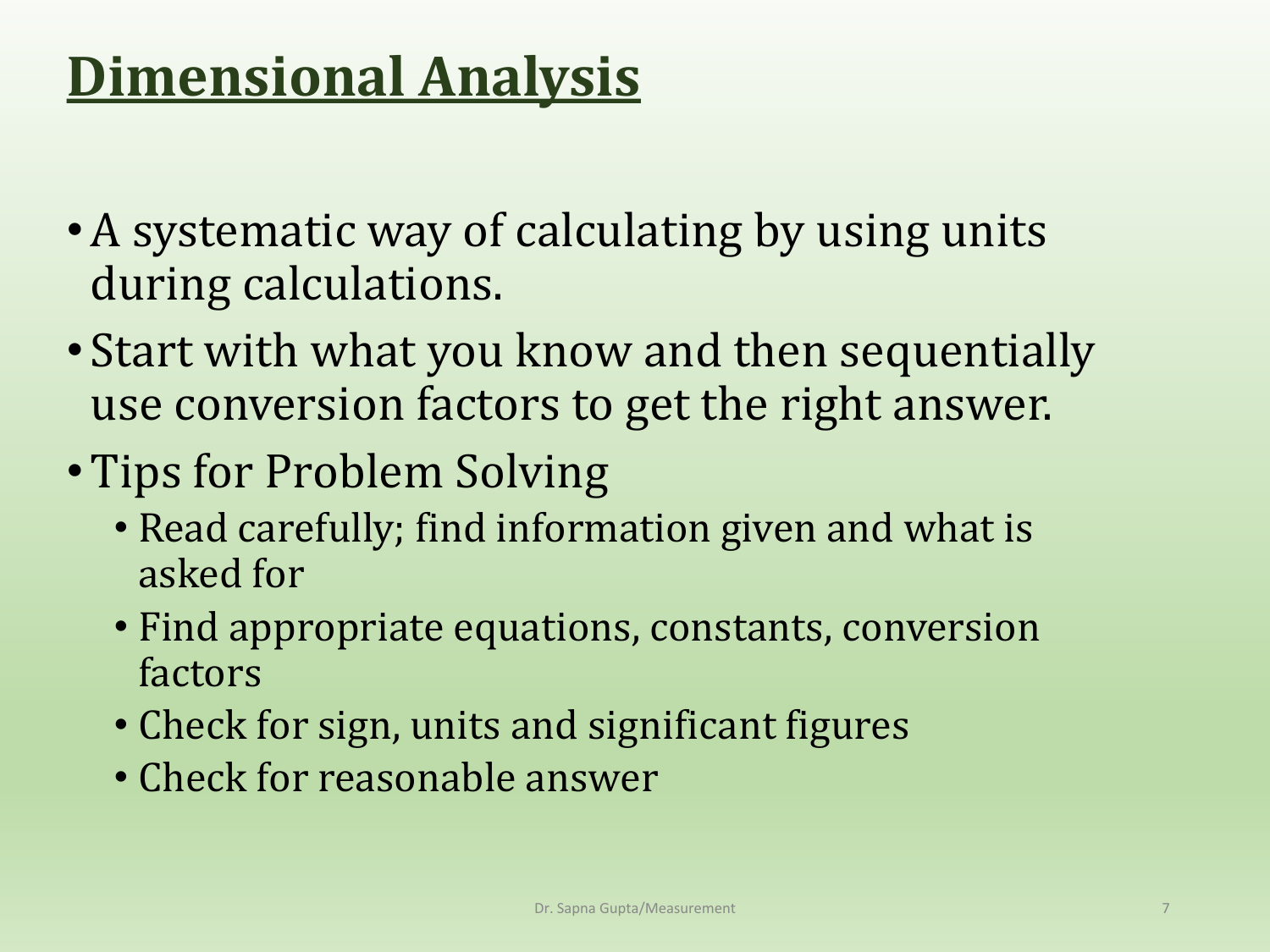Solved Problem: Convert 12.00 inches to meters. Conversion factors needed:

 $2.54$  cm = 1 in and 100 cm = 1 meter

$$
12.00 \text{ in } \times \frac{2.54 \text{ cm}}{1 \text{ in } \times} \frac{1 \text{ m}}{100 \text{ cm}} = 0.3048 \text{ m}
$$

Solved Problem:

The Food and Drug Administration (FDA) recommends that dietary sodium intake be no more than 2400 mg per day. What is this mass in pounds (lb), if  $1$  lb = 453.6 g?

$$
2400 \,\text{mg} \times \frac{1 \,\text{g}}{1000 \,\text{mg}} \times \frac{1 \,\text{lb}}{453.6 \,\text{g}} = 5.3 \times 10^{-3} \,\text{lb}
$$